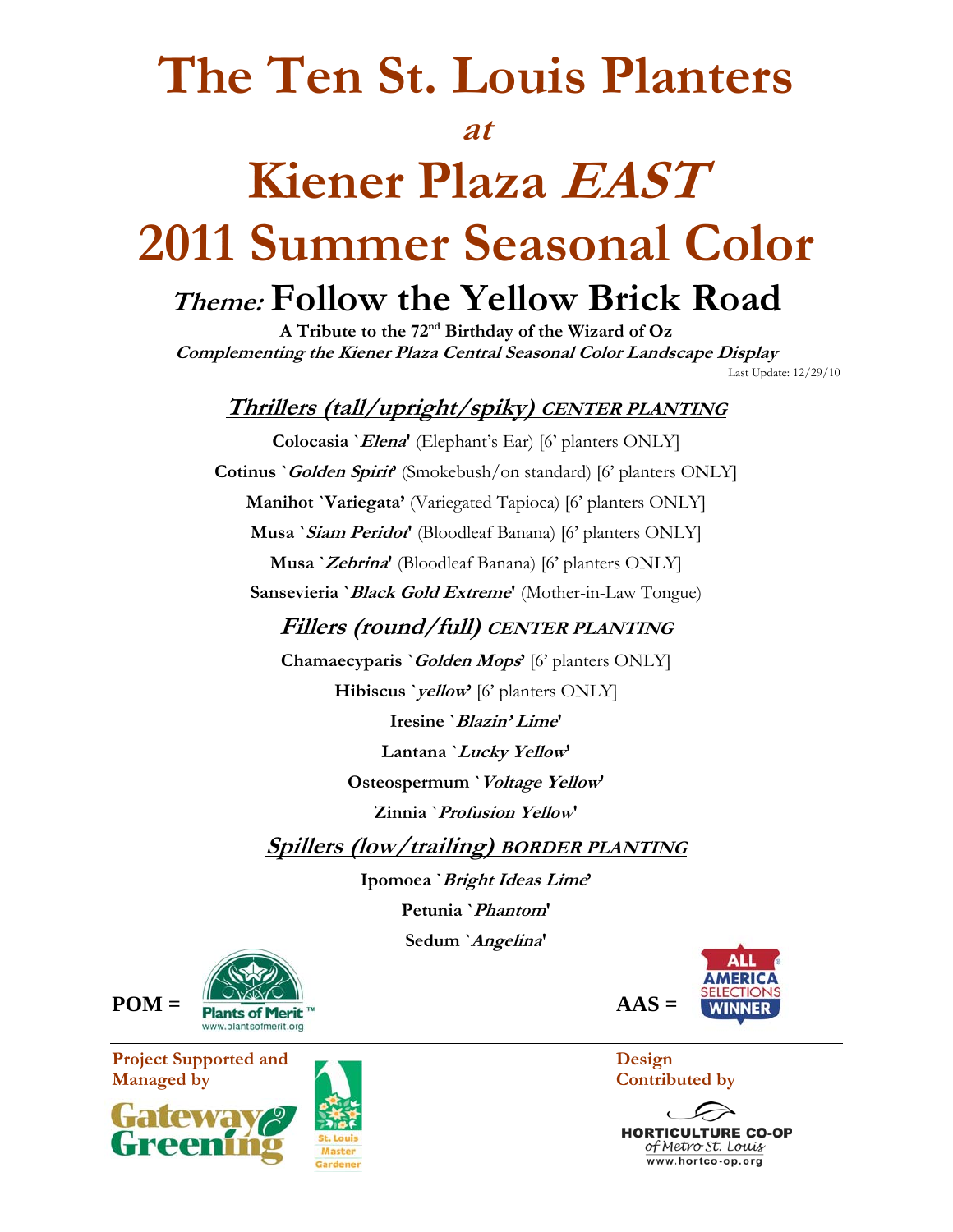## **The Four St. Louis Planters**

#### **at**

## **Kiener Plaza CENTRAL 2011 Summer Seasonal Color Theme: Little Shop of Horrors "Contained"**

**A Tribute to the Cast of the 2011 Muny Stage Production Complementing the Market Street Landscape Median Seasonal Color Display** 

Last Update: 12/29/10

**Thrillers (tall/upright/spiky) CENTER PLANTING**

**Alocasia plumbae `Nigra' Colocasia `Elena' Colocasia `Illustris' Colocasia `Tea Cup'** 

**Fillers (round/full) CENTER PLANTING**

**Begonia `Big Red with Green Leaf' Coleus `Red Head' Hibiscus `President Red' Solanum quitoense `Spiney Form'** (Garden Huckleberry)

**Spillers (low/trailing) BORDER PLANTING**

**Hemigraphis alternata** (Red Ivy) **Ipomoea `Bright Ideas Lime' Petunia `Wave Red'** 



**Project Supported and Design CONSERVANCE DESIGN DESIGN DESIGN DESIGN DESIGN DESIGN DESIGN DESIGN DESIGN DESIGN DESIGN DESIGN DESIGN DESIGN DESIGN DESIGN DESIGN DESIGN DESIGN DESIGN DESIGN DESIGN DESIGN DESIGN DESIGN DESIG Managed by Contributed by** Contributed by







**HORTICULTURE CO-OP** of Metro St. Louis www.hortco-op.org